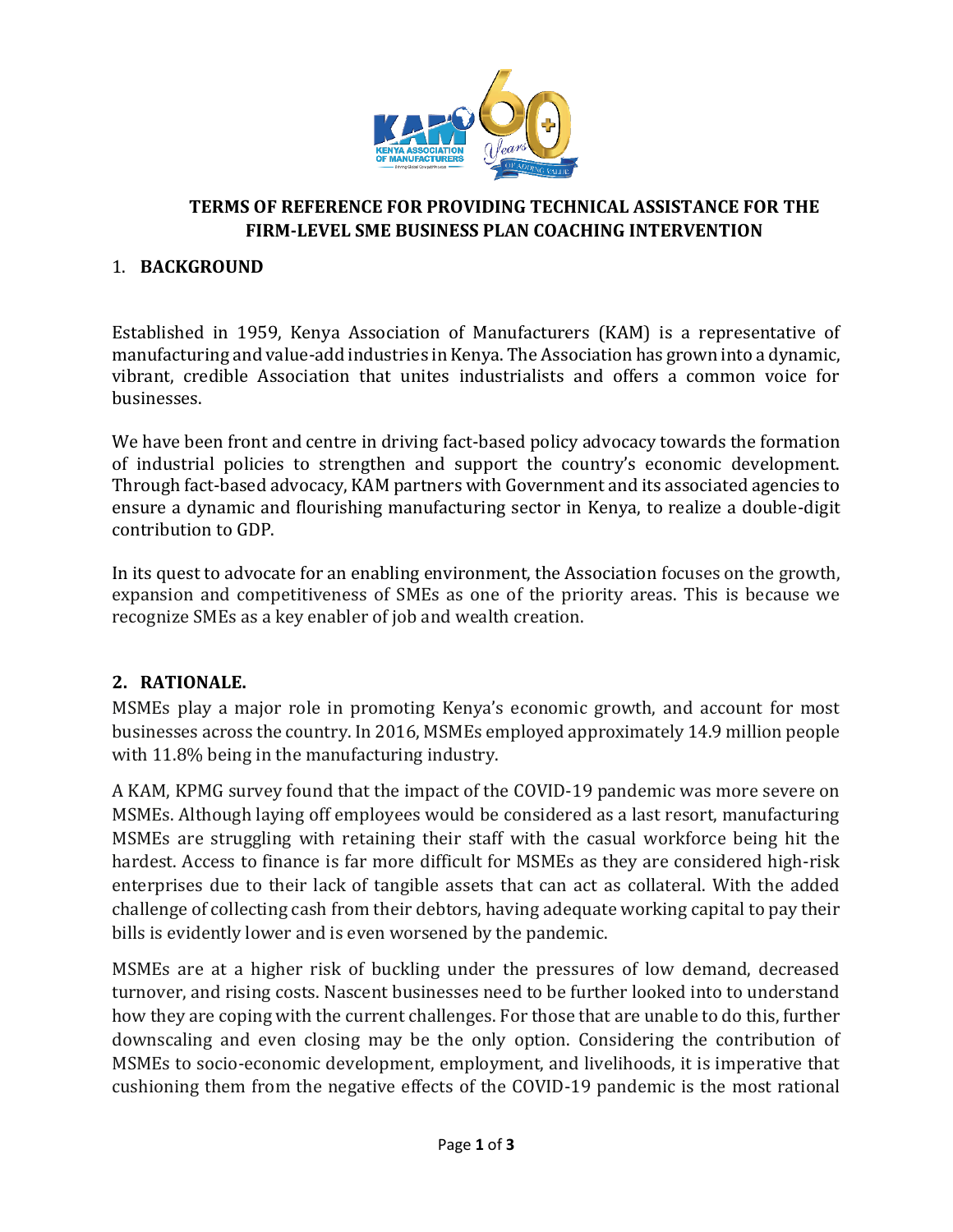action. While the government has instituted many measures towards this objective, the private sector and development partners are equally called to supplement public sector initiatives to secure the MSMEs, incomes, jobs, and employment hence livelihoods.

KAMs, therefore, seeks to ensure the survival of manufacturing MSMEs and forestall total collapse of demand (consumption) and create preconditions for a robust recovery in business, incomes, jobs and employment *by providing technical assistance for firm-level business plan coaching intervention for SMEs*. We are therefore seeking the services of a consultant to provide technical assistance as follows: -

## **3.0 SCOPE OF THE ASSIGNMENT**

## **3.1 Overall Objective.**

The overall objective is identifying, selecting, and supporting innovative MSMEs to survive and thrive past the COVID-19 pandemic period through technical assistance and firm-level business plan coaching intervention for SMEs.

### **3.2- Specific Objectives**

- i. Developing business plan template
- ii. Developing and undertaking half-day business plan training
- iii. Undertaking coaching of 50 MSMEs on business planning (each SME 3 days)

# **3.3 Deliverables**

- i. Training programme, guidelines, and templates for Business Planning for MSMEs
- ii. MSMEs business planning training and coaching report
- iii. Business planning and programme sustainability report

### **4.0 METHODOLOGY**

The assignment will require a desk review of literature on among other areas, Kenya's manufacturing sectors, competitiveness, challenges and opportunities for manufacturing MSMEs. It will further involve consultations with stakeholders among them the KAM Sectors Team for experiences and ideas on challenges, competitiveness, capacity gaps and opportunities for growth and expansion.

### **5.0 DURATION OF THE ASSIGNMENT**

The assignment shall take three (3) Months

### **6.0 REPORTING.**

The Consultant will be reporting directly to the KAM CEO and the Head of KAM Consulting Services.

### **7.0 QUALIFICATION AND EXPERINCE**

The consultant should be a holder of post-graduate Degree in Entrepreneurship, Development Studies, Economics or Strategic Management from a recognized University.